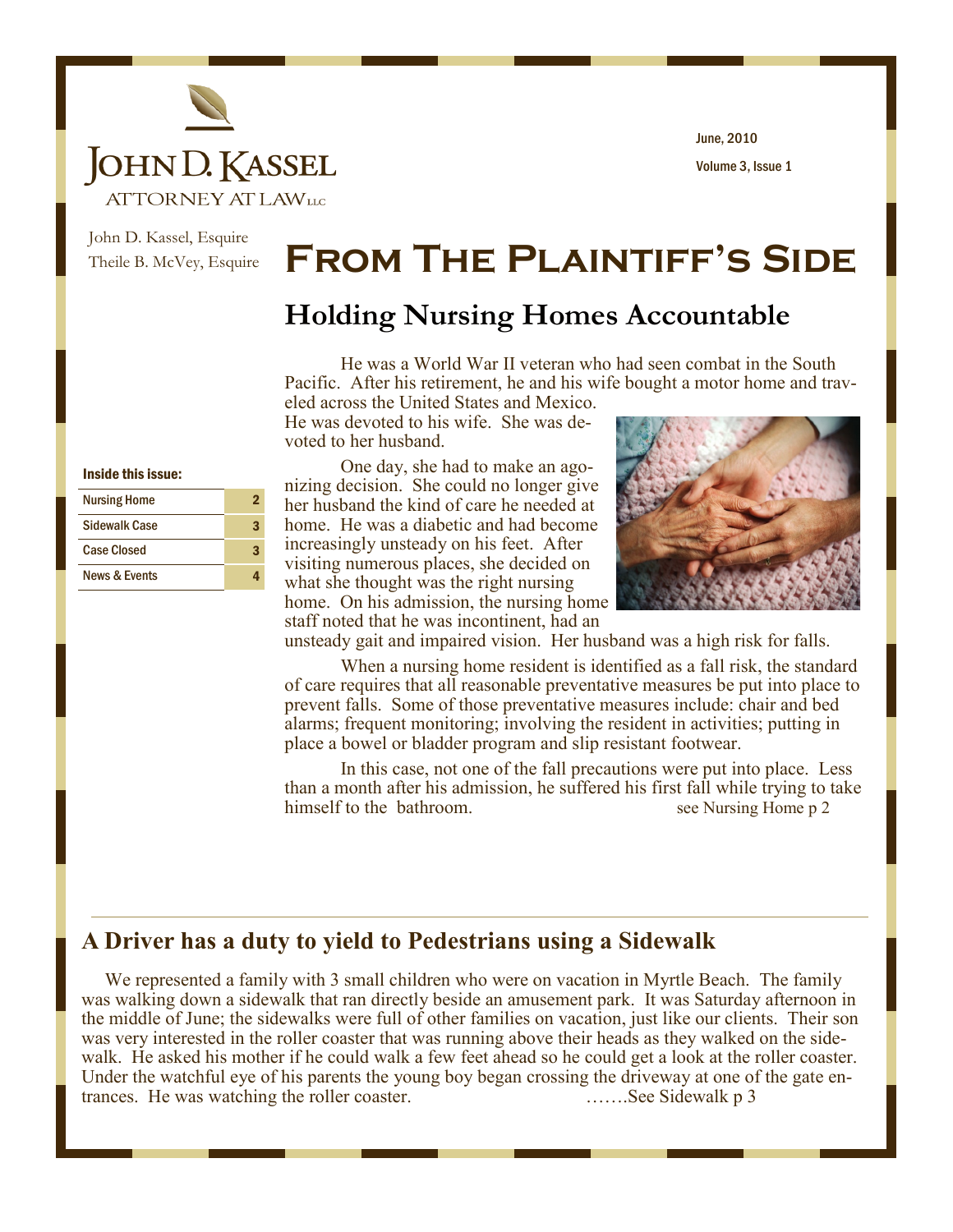## **...cont'd The Nursing Home**

After that first fall, the nurses noted that he had impaired safety judgment and some short term memory loss. That meant that even if the nurses reminded him to call for help or not to walk by himself to the bathroom, he would not remember that instruction. Despite that knowledge, the nursing home put in place no other interventions. The nursing home did not call his doctor. The nursing home did nothing.

Approximately one week later, he had a "near fall" while attempting to walk to the bathroom. Finally the nursing home put in place one precaution to prevent him from falling again. A chair alarm was placed on his chair. If he were to get up unassisted, the alarm would sound and a nurse or CNA would be able to assist him. However, no other interventions were put into place. And, his beautiful wife was never told about these prior falls.

Less than a month after the first fall and the near fall, he suffered a third fall which broke his hip. The one preventative measure that was supposed to be in place, the chair alarm, was not on his chair as he attempted to get to the bathroom. This third and final fall caused him to become bed bound after his return from the hospital. Now, an even more serious problem lay ahead: the development and progression of a pressure ulcer or bed sore.

The methods to prevent the progression of a pressure ulcer are to  $(1)$  Relieve pres- sure by turning and repositioning every two hours; (2) Monitor and maintain proper nutrition and hydration; and (3) to insure proper treatment of the wound, with bandage changes and debridement.

In this case, the defense expert testified that he was not turned every two hours. He lost significant weight once he returned to the nursing home. In order to fight off the progression of the bed sore, he needed to maintain proper nutrition and hydration. His albumin level (an indicator of malnutrition) began to steadily decrease. Further his BUN level (an indicator of dehydration) began to steadily increase. With significant weight loss, low albumin and high BUN levels, it was clear that he was not maintaining proper nutrition and hydration. As a result, his body could not effectively fight off the pressure sore. Finally, as the wound progressed, neither the resident physician nor the nursing staff properly treated his wound. There were no weekly wound assessments as required by the facility's own policies and procedures. There was no debridement of the wound. Ultimately, he lost his life as a result of sepsis caused by the pressure ulcer.

We brought suit on behalf of his widow against the resident physician and the nursing home. We alleged that the falls were preventable when reasonable fall precautions put in place. We also alleged that the facility and physician failed to properly treat and prevent the progression of the pressure ulcer that ultimately took his life. After discovery, the parties were able to settle the case.

# Prevention of Pressure Ulcers

- Turn and Reposition every 2 hours
- Proper Nutrition and Hydration
- Proper Wound Care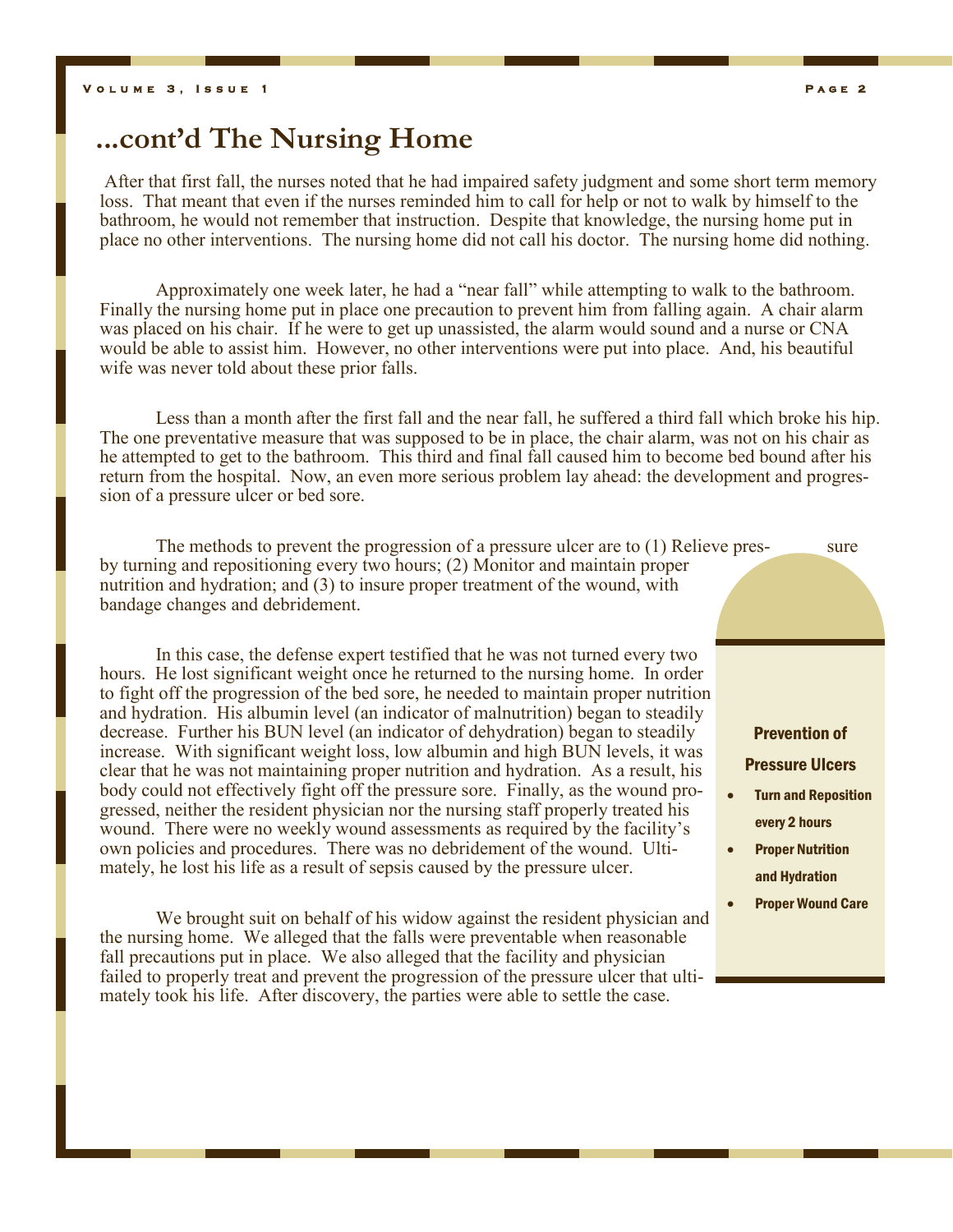## **CASE CLOSED Highlights from recently resolved cases**

#### **Premises Liability Case The Water Meter Cover**



Case Closed-The City's own witnesses testified that the depressed water meter was a hazard that should have been repaired

### ...cont'd Sidewalk

At the same time, the owner of several of the games operating within the amusement park was leaving the park after delivering inventory. Our client saw the reverse lights of the truck come on and screamed to the driver to stop as she ran towards her child. The truck did not stop. The bumper struck her son and knocked him down. Then, the back wheel of the driver's side rolled over her son's pelvis. As she was screaming to the driver, the driver pulled forward and ran over her son again. Our client and her two other children witnessed the entire event.

The issue in this case centered on yielding the right of way to pedestrians, and we found that the truck driver failed to yield the right of way. South Carolina Code Section 56-5-3250 provides: "The driver of a vehicle crossing a sidewalk shall yield the right of way to any pedestrian and all other traffic on the sidewalk." It was clear that the young boy had the right of way on the sidewalk and witnesses testified that the impact took place on the sidewalk. Despite, the denial of liability, the case settled following mediation.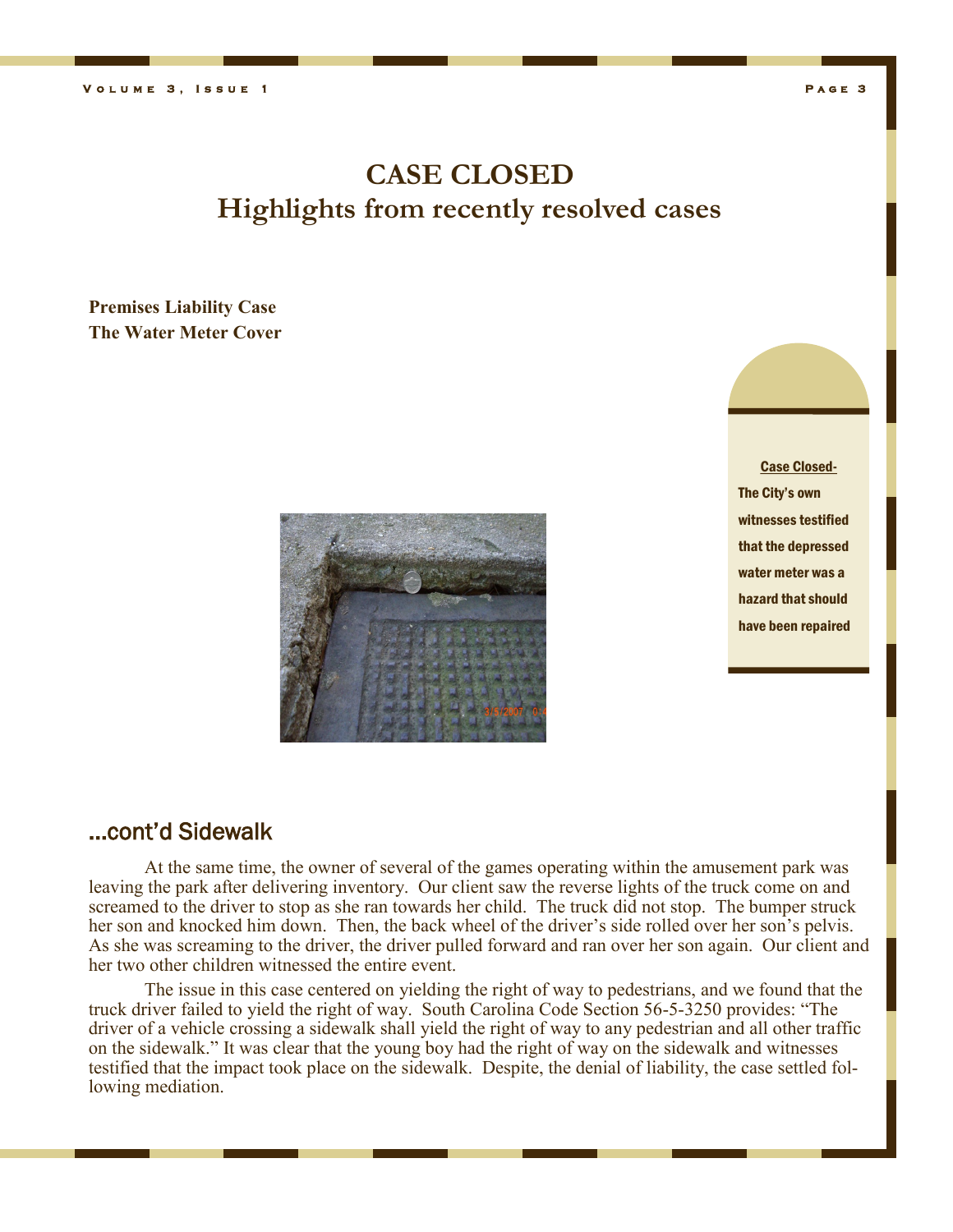

PO Box 1476 Columbia, South Carolina 29202 PH 803.256.4242 FX 803.256.1952 www.kassellaw.com

#### **READY TO MAKE**

**a d i f f e r e n c e** 



*If you do not wish to receive this publication in the future, please email sellington@kassellaw.com. We will promptly remove your name from our list.*

## **News & Events**

## **Our areas of practice include:**

*Medical Malpractice Nursing Home Injury & Neglect Products Liability Motor Vehicle/Trucking Accidents Premises Liability Insurance Bad Faith Wrongful Death Residential Construction Defects*

Please visit www.kassellaw.com for more information about us and our areas of practice. You can also reach us by phone at 803.256.4242